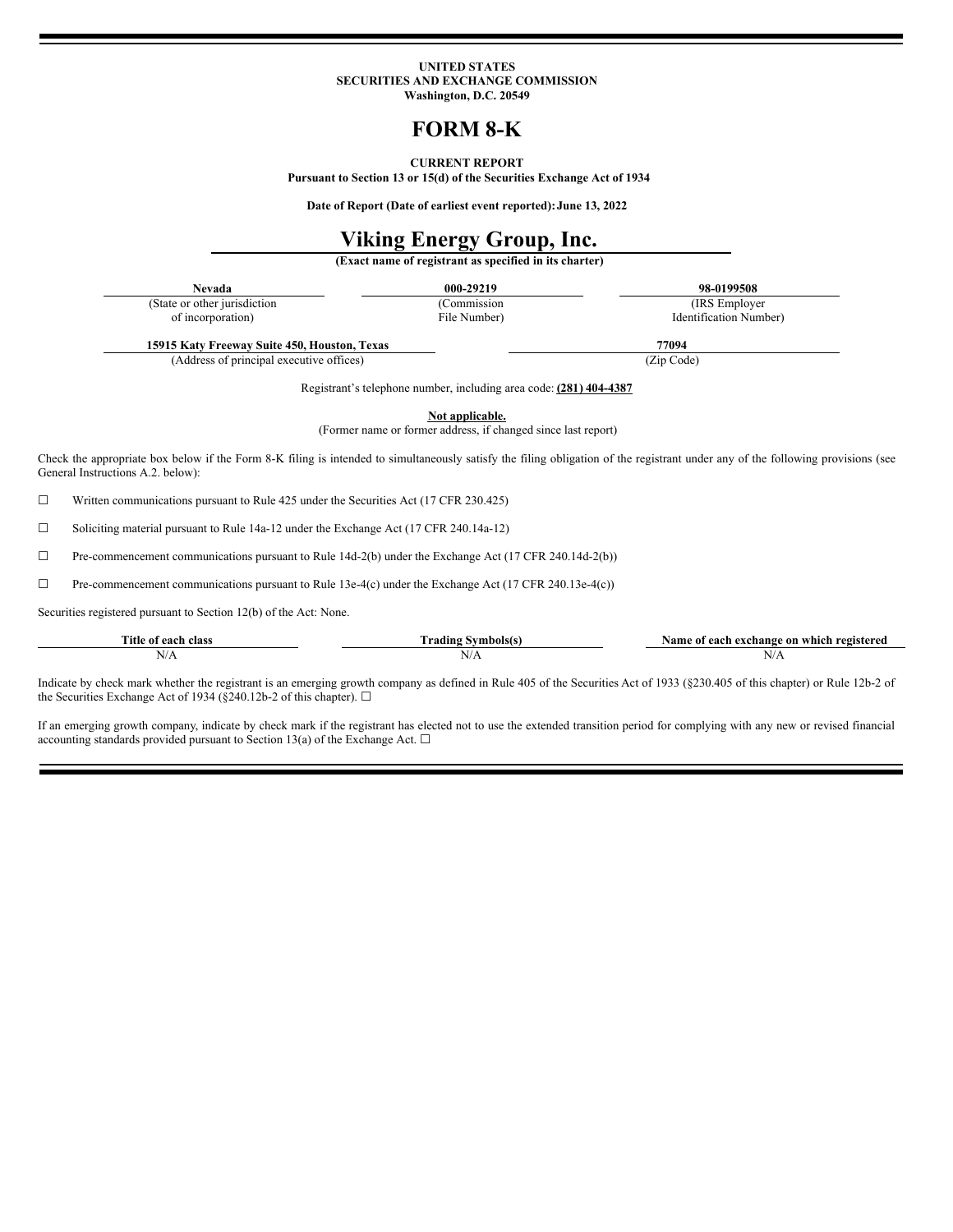# **Item 1.01. Entry into a Material Definitive Agreement.**

The information provided below in Item 5.02 is incorporated by reference into this Item 1.01.

## **Item 5.02. Departure of Directors or Principal Officers; Election of Directors; Appointment of Principal Officers.**

On June 13, 2022, John McVicar was appointed as Chief Financial Officer of Viking Energy Group, Inc. (the "Company"), replacing Frank Barker, Jr. as the Company's CFO. The replacement was not related to any disagreement between Mr. Barker and the Company, and Mr. Barker, through his entity, FWB Consulting, LLC, will remain a consultant to the Company on an as-needed basis.

Mr. McVicar brings more than 30 years of international business experience in Management Consulting and Finance. His previous roles include Consulting Partner at a Big 4 firm, CFO of a TSX-listed company and several regional finance leadership roles with large U.S. and Canadian multinationals in Canada, the U.S., South America and Asia. Mr. McVicar has been the CFO of Ion Energy Ltd. since September 2020, a Director and Audit Committee Chair of Avicanna Inc. since July, 2021, and an accountant for Ernst & Young LLP from 2002-2020, where he was a partner for more than a decade. Mr. McVicar is a CPA CA, and he earned an MBA from Duke University and a Bachelor of Commerce from Queen's University.

In connection with Mr. McVicar's appointment, the Company and Mr. McVicar entered into a letter agreement (the "Agreement"), effective June 13, 2022, which sets out Mr. McVicar's primary responsibilities, including with respect to accounting & reporting, performance management, treasury, risk management and internal controls. Mr. McVicar's appointment is for an initial term of twelve months and may be terminated by either party at any time by providing sixty days' written notice to the other party.

The foregoing summary and description of the Agreement does not purport to be complete is qualified in its entirety by reference to the full text of the Agreement, a copy of which is filed as Exhibit 10.1 to this Current Report on Form 8-K and incorporated by reference herein.

# **Item 9.01. Financial Statements and Exhibits.**

# (d) Exhibits

| Exhibit No. | <b>Description</b>                                                                         |
|-------------|--------------------------------------------------------------------------------------------|
|             |                                                                                            |
| 10.1        | Letter Agreement, between Viking Energy Group, Inc. and John McVicar, dated June 8, 2022 * |
| 104         | Cover Page Interactive Data File (embedded within the Inline XBRL Document)*               |

\*Filed herewith.

 $\overline{2}$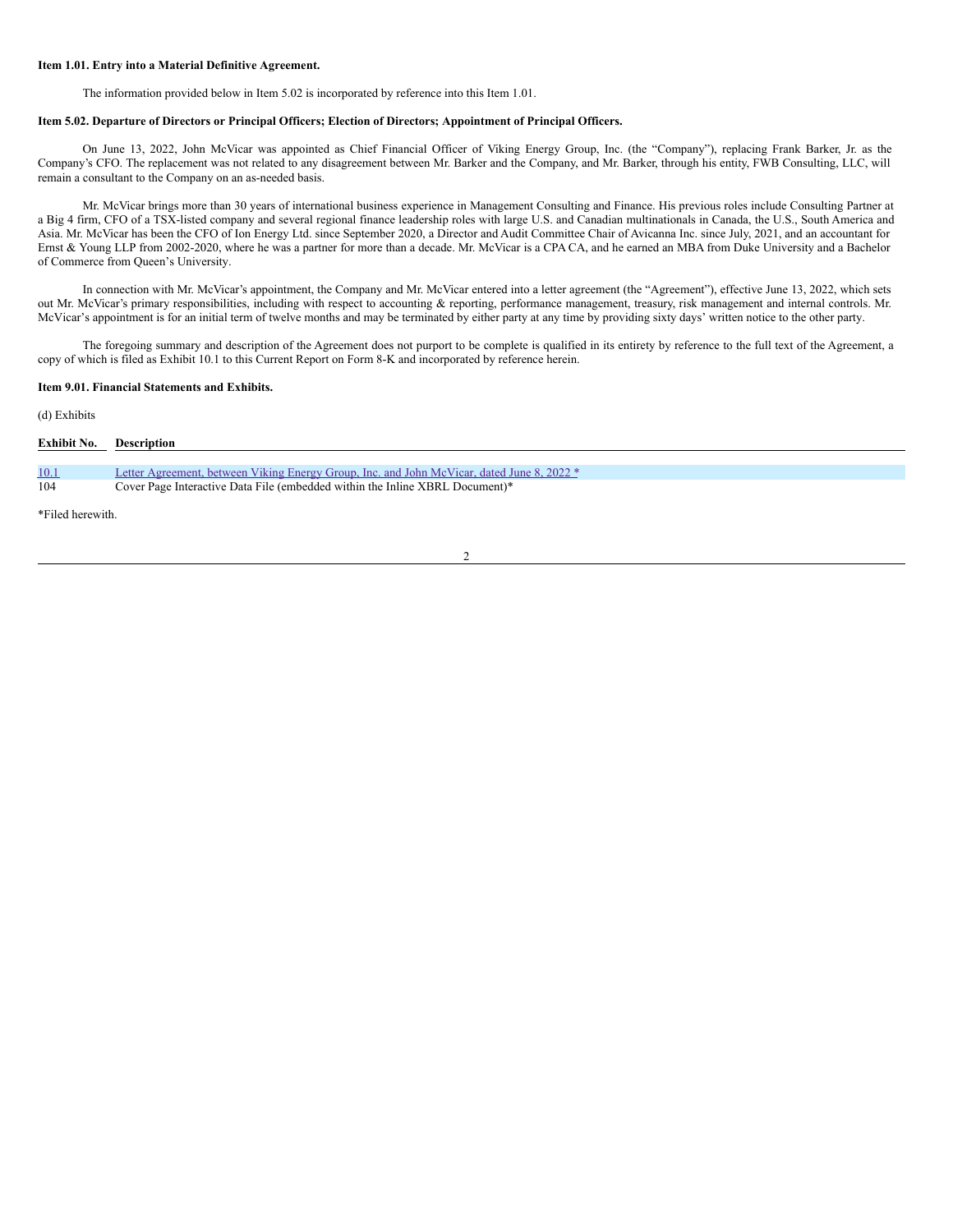# **SIGNATURES**

Pursuant to the requirements of the Securities Exchange Act of 1934, the registrant has duly caused this report to be signed on its behalf by the undersigned hereunto duly authorized.

# **VIKING ENERGY GROUP, INC.**

Date: June 14, 2022 By: */s/ James A. Doris*

Name: James A. Doris Title: Chief Executive Officer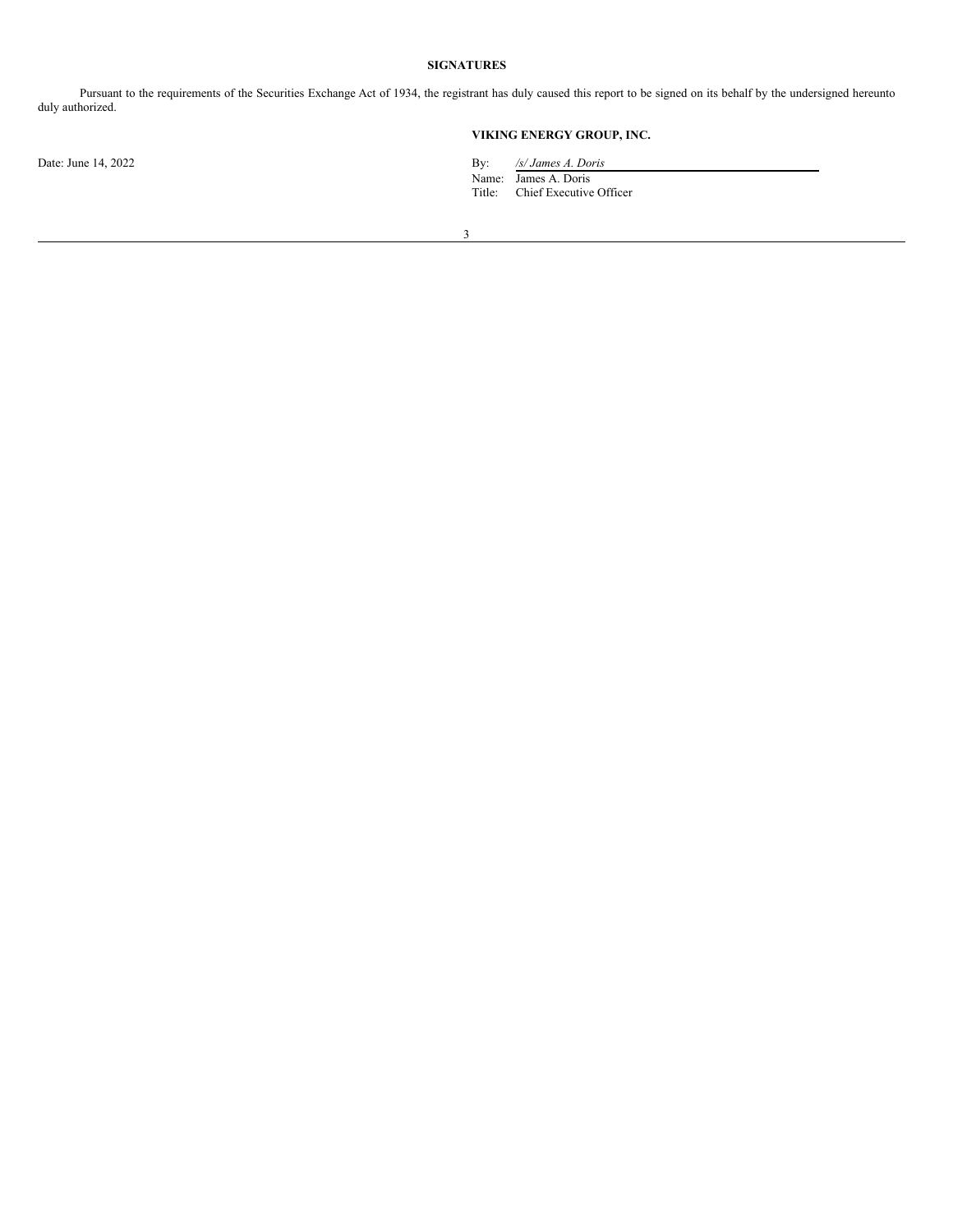**\_\_\_\_\_\_\_\_\_\_\_\_\_\_\_\_\_\_\_\_\_\_\_\_\_\_\_\_\_**

<span id="page-3-0"></span>June 8, 2022

John McVicar 131-3333 New Street Burlington, ON L7N 1N1 Canada

Dear John:

## **Re: CFO Position with Viking Energy Group, Inc.**

Further to recent discussions, Viking Energy Group, Inc. ('Viking" or the "Company"), a company incorporated in Nevada and headquartered in Houston, TX, is pleased to offer you the position of Chief Financial Officer ("CFO") on the terms set out herein.

#### **Required Qualification**

**CA / CPA Designation** – during the term you must maintain at all times your Chartered Accountant and/or Chartered Professional Accountant designation and remain in good standing with the applicable governing body.

#### **Primary Responsibilities**

The position reports to the Chief Executive Officer and responsible for the leadership and oversight of the Finance function. Specific responsibilities include:

#### *Leadership*

- As a member of the Executive team, contributes to the overall strategy and direction of the Company.
- Provides leadership, strategic direction and management to the Finance function.
- Establishes an operating model for Finance to ensure the efficient and effective delivery of finance services to the Company.

# *Accounting and Reporting*

- Ensures the maintenance of timely, accurate and complete financial accounting records.
- Ensures the timely preparation of financial statements and notes in accordance with US GAAP.
- Ensures that the Company complies with all external reporting requirements, including the 10K and 10Q.
- · Manages the annual financial statement audit and the relationship with the Company's auditors.

## *Performance Management*

- · Oversees the development of long-term and short-term financial plans, including annual budgets and periodic forecasts.
- · Provides timely and insightful analysis of the Company's actual financial performance relative to established plans and forecasts.
- Advises the CEO on alternative strategies and tactics to improve financial performance.